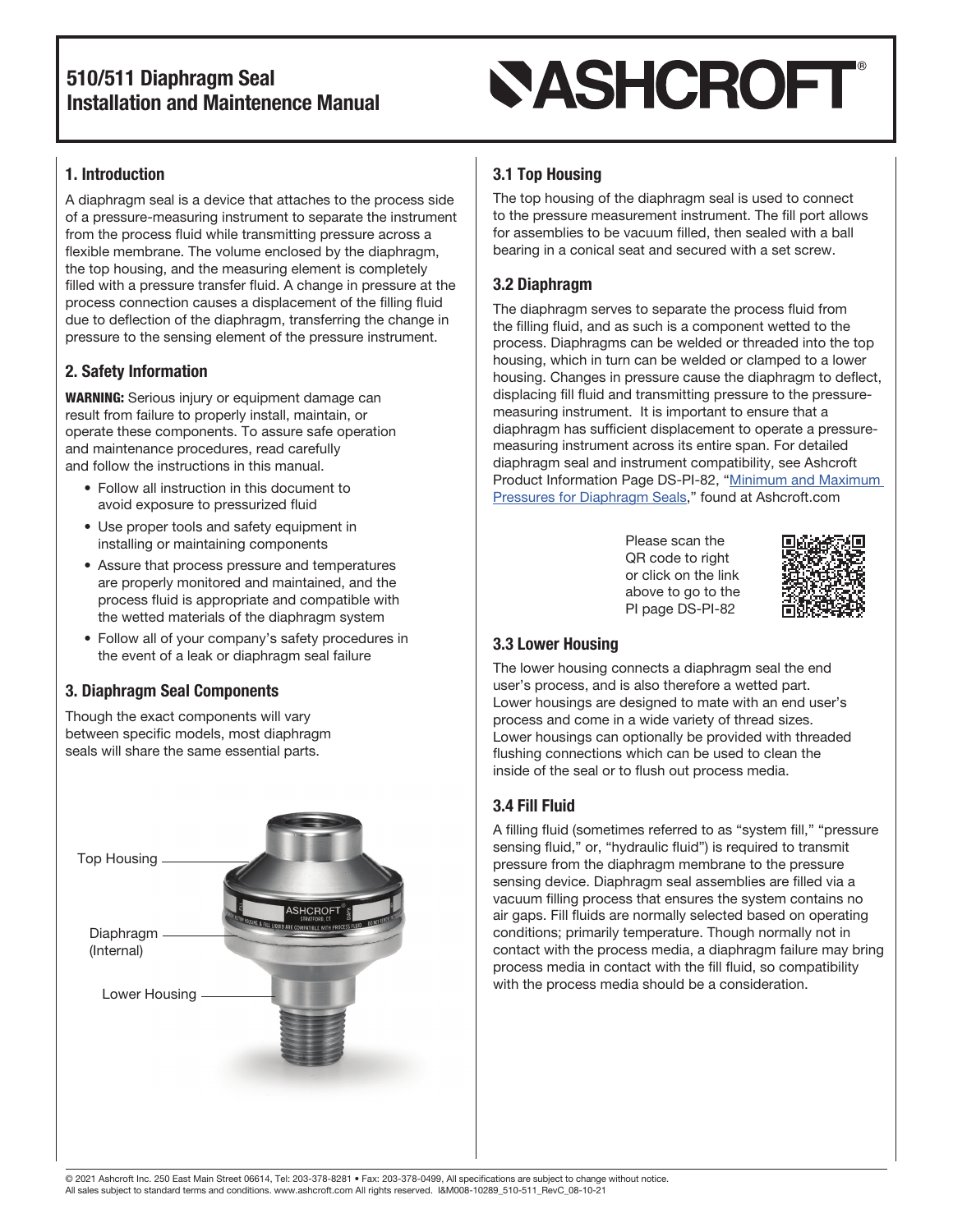# **SASHCROFT®**

### 4. Specifications

### 4.1 510/511 Seals

| Connections                        | 510: threaded process connection<br>511: threaded process connection<br>with flushing port |  |
|------------------------------------|--------------------------------------------------------------------------------------------|--|
| <b>Process Connection Sizes</b>    | 1/ <sub>2</sub> NPT male                                                                   |  |
| <b>Instrument Connection Sizes</b> | 1/2 NPT female                                                                             |  |
| <b>Pressure Ratings</b>            | 1,500 psi (10,000 psi optional)                                                            |  |
| <b>Added Instrument Tolerance</b>  | $\pm 0.5\%$ typical                                                                        |  |
| <b>Wetted Components</b>           | Diaphragm, bottom housing                                                                  |  |
| <b>Non-Wetted Components</b>       | <b>Top Housing</b>                                                                         |  |

#### 4.2 Temperature Information

#### 4.2.1 Thermal Dissipation

Seals will dissipate thermal energy, though ambient and process conditions will greatly affect the amount of heat that can be lost through the seal. Accessories designed for dissipating heat, such as siphons or capillaries, should be used whenever dealing with elevated process temperatures.

#### 5. Fill Fluid Specifications

| <b>Fill Fluid</b>                        | <b>Temperature</b>                | <b>Viscosity</b><br>(cSt at RT) | <b>Variation</b><br>Code | <b>Notes</b>                                             |
|------------------------------------------|-----------------------------------|---------------------------------|--------------------------|----------------------------------------------------------|
| Glycerin (food grade)                    | 0°F to 400°F (-18°C to 204°C)     | 1,300                           | CG                       | Direct-mounting only. Not for<br>use with vacuum service |
| 50 cSt Silicone                          | -40°F to 500°F (-40°C to 260°C)   | 50                              | <b>CK</b>                |                                                          |
| 10 cSt Silicone                          | -40°F to 500°F (-40°C to 260°C)   | 10                              | <b>DJ</b>                |                                                          |
| Halocarbon <sup>®</sup> 4.2              | -70°F to 300°F (-57°C to 199°C)   | 4.2                             | <b>CF</b>                | For use with oxygen/<br>oxidizing process media          |
| Slytherm <sup>®</sup> 800                | -40°F to 750°F (-40°C to 400°C)   | 10                              | <b>HA</b>                | High temperature applications                            |
| Syltherm <sup>®</sup> XLT                | -150°F to 500°F (-100°C to 260°C) | 1.4                             | CC                       | Low temperature applications                             |
| Calflo <sup>®</sup> AF                   | -20°F to 600°F (-29°C to 316°C)   | 60                              | <b>KF</b>                | High temperature, silicone-free                          |
| <b>Mineral Oil</b>                       | 10°F to 400°F (-12°C to 204°C)    | 75                              | <b>MY</b>                |                                                          |
| Neobee <sup>®</sup> M-20<br>(food grade) | 5°F to 400°F (-15°C to 204°C)     | 9.5                             | <b>NM</b>                |                                                          |
| Silicone (food grade)                    | -40°F to 500°F (-40°C to 260°C)   | 350                             | CZ                       |                                                          |
| <b>Distilled Water</b>                   | 40°F to 185°F (4°C to 85°C)       | 0.9                             | <b>FJ</b>                |                                                          |
| 50/50 Glycerin/Water                     | 15°F to 200°F (-9°C to 93°C)      | 30                              | GH                       |                                                          |
| Propylene Glycol                         | -50°F to 325°F (-46°C to 163°C)   | 54                              | CV                       |                                                          |
| <b>Ethylene Glycol</b>                   | 20°F to 325°F (-7°C to 163°C)     | 14                              | <b>FK</b>                |                                                          |
| 50/50 Ethylene<br>Glycol/Water           | -25°F to 190°F (-32°C to 88°C)    | 2.9                             | <b>CT</b>                |                                                          |
| 80/20 Glycerin/Water                     | 15°F to 225°F (-9°C to 107°C)     | 270                             | GR                       |                                                          |
| 95/5 Water/<br>Propylene Glycol          | 40°F to 185°F (4°C to 85°C)       | 1.0                             | PY                       |                                                          |

© 2021 Ashcroft Inc. 250 East Main Street 06614, Tel: 203-378-8281 • Fax: 203-378-0499, All specifications are subject to change without notice. All sales subject to standard terms and conditions. www.ashcroft.com All rights reserved. I&M008-10289\_510-511\_RevC\_08-10-21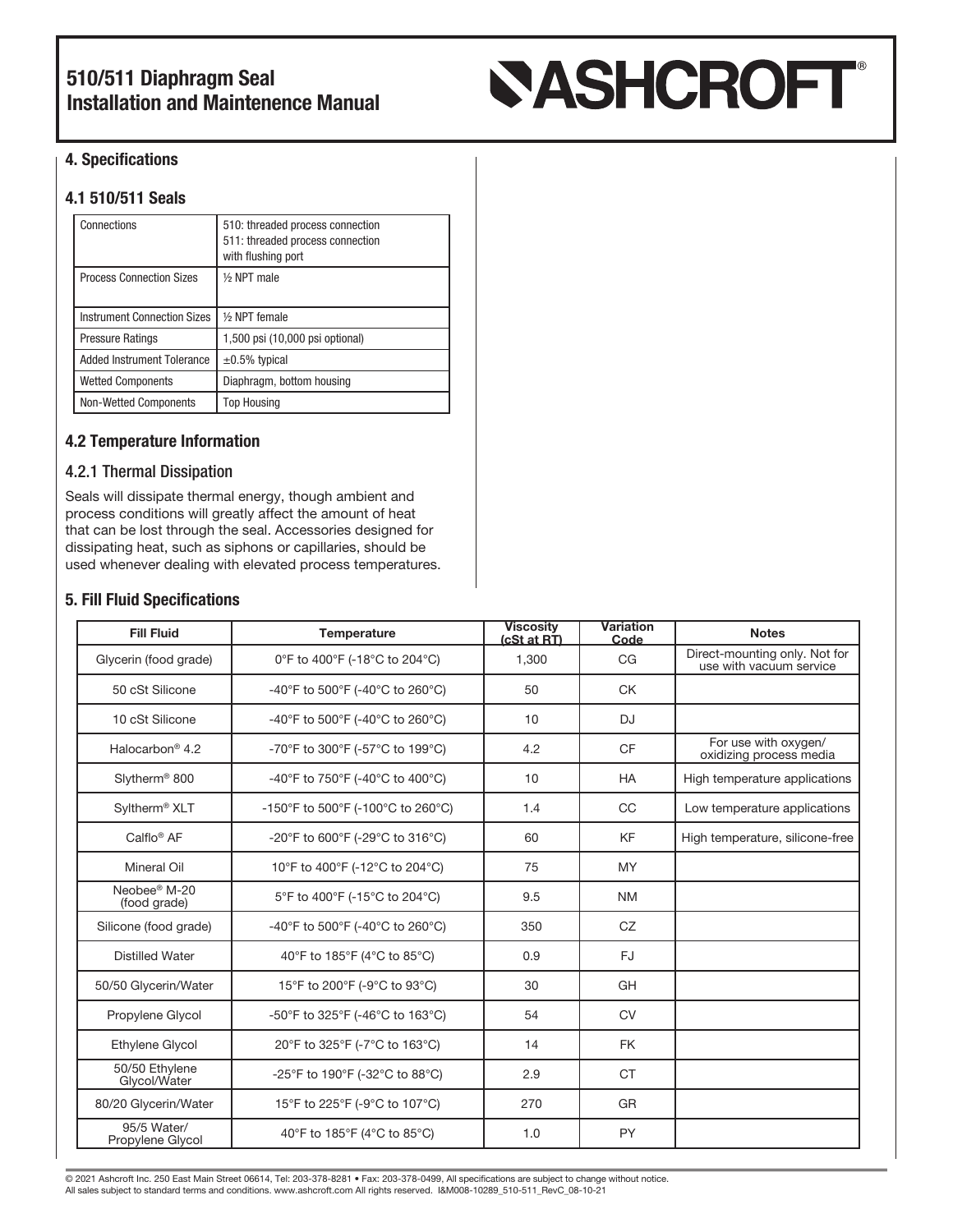# **SASHCROFT**®

## 6. Installation

### 6.1 General Information

Instruments attached and filled to diaphragm seals should never be tightened or loosened at the top housing. Doing so will alter the dynamics of the fill fluid and diaphragm movement, causing errors in the reading. Assemblies should ONLY be installed and/or tightened at the diaphragm seal lower housing. 510/511 seals can be purchased with the instrument welded to the top housing of the seal to prevent tampering (XDU).

Diaphragm seals should be installed in accordance with any safety precautions or installation specifications applicable to the end user. That said, the general principles in the following sections still apply.

## 6.2 Flushing Ports

Use of flushing ports is application-specific – they are often used in cases where process media has the potential to clog inside the lower housing, whether due to process media solidification, suspended solids, polymerization, or other factor. Diaphragm seals with flushing ports must have the flushing ports plugged prior to startup. Flushing ports on type 511 seal have 1/4 NPT female connections. Diaphragm seals can be ordered with the flushing ports pre-plugged with the "XPU" variation. Note that to prevent thread galling or stripping, factory-installed flush plugs may not be fully tightened and should be checked for tightness prior to pressurization.

## 6.3 Threaded Seals

Note: Torque should never be applied to the pressure instrument when installing the diaphragm seal. Most seals are supplied with either wrench flats or spanner holes to be used when installing the seal into process piping.

Threaded seals are most commonly supplied with NPT threads per ASME B1.20.1. NPT threads require the use of a suitable thread sealant, such as pipe dope or PTFE tape, and must be tightened securely to prevent galled threads and to ensure a leak-tight seal. Torque values will vary by connection size, though 2-3 full turns past finger-tight is often used as a guideline. Refer to ASME B1.20.1 for detailed information regarding NPT threads. For alternate thread types (metric, BSP, etc.), refer to the applicable specification.

## 7. Storage and Maintenence

## 7.1 Storage

Diaphragm seal assemblies should be stored in accordance with the storage requirements for all instruments attached, as well as any temperature limits listed above. Common instrumentation is shown in the table below. Refer to the respective data sheets or maintenance guides for detailed storage requirements for Ashcroft pressure instruments. Note that certain fill fluids (e.g., distilled water) may have storage and process temperature limitations narrower than the below data.

| <b>Pressure</b><br><b>Instrument</b> | <b>Minimum Storage</b><br>Temperature<br>$\degree$ F ( $\degree$ C) | <b>Maximum</b><br><b>Storage</b><br><b>Temperature</b><br>$\degree$ F ( $\degree$ C) |
|--------------------------------------|---------------------------------------------------------------------|--------------------------------------------------------------------------------------|
| Pressure<br>Gauge (Dry)              | $-40(-40)$                                                          | 250 (121)                                                                            |
| Pressure Gauge<br>(Glycerin-filled)  | $0(-18)$                                                            | 150 (66)                                                                             |
| <b>B-series switches</b>             | $-20(-28)$                                                          | 150 (65)                                                                             |
| A- Series Switches                   | $-40(-40)$                                                          | 257 (125)                                                                            |

## 7.2 Frequency of Inspection

Inspection frequency is application-specific and depends on the severity of the service and how critical the accuracy of the pressure instrument is. For example, a monthly inspection may be necessary for severe service applications, such as corrosive process media or heavy pulsation and vibration. Annual inspections, or even less frequent schedules, are often employed in non-critical applications.

## 7.3 Removal from Service

Diaphragm seals should be properly isolated and vented from the process prior to disassembly. Most diaphragms can be inspected by removing the diaphragm seal from the process (either by unthreading or by removing it from the mating flange) and viewing the diaphragm through the lower housing.

## 7.4 Diaphragm Seal Failures and Troubleshooting

510/511 diaphragm seals are continuous duty as defined by ASME B40.2. Should the pressure instrument fail or be removed accidentally, the diaphragm will seat against a matching surface in the top housing preventing damage to the diaphragm or leakage of the process fluid.

In the event that a diaphragm failure is suspected, the assembly should be immediately isolated from the process and the cause for failure determined. Most diaphragm failures are caused by corrosion, high temperatures, or fill leakage. Process media build-up in the lower housing can also require cleaning or replacement. In the event of a diaphragm failure due to corrosion, it is critical that the wetted materials of the assembly be evaluated for compatibility before it is replaced.